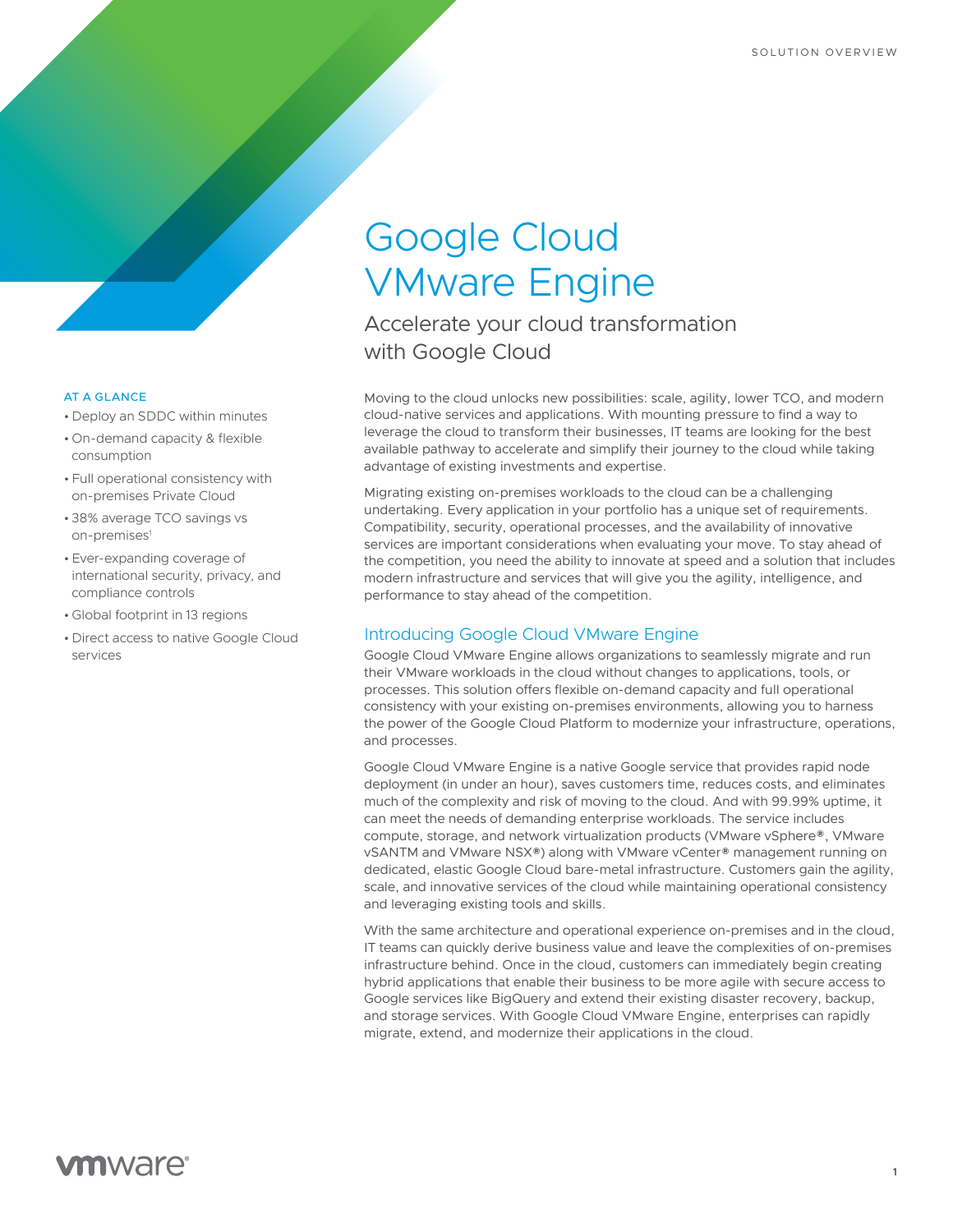GET STARTED TODAY: *[via.vmware.com/google-cloud](http://www.vmware.com/cloud-solutions/google-cloud)*

## Accelerate your cloud migration

Provision your dedicated, private cloud in under an hour and seamlessly migrate your VMware workloads to Google Cloud VMware Engine. Choose from 13 global regions and easily move to Google Cloud without needing to make changes to applications, tools, or processes. Reduce migration risk by eliminating rework of your applications and avoid the challenges of infrastructure lifecycle management. Explore the possibilities with a fully functional proof-of-concept or development environment through a lower cost single-node deployment.



FIGURE 1: Google Cloud VMware Engine allows for seamless integration between on-premises VMware-based environments and Google Cloud.

## Modernize your infrastructure and operations

Escape the operational burden of managing physical infrastructure while adding benefits that you only achieve in the cloud. With Google Cloud VMware Engine, you can improve application performance by right-sizing capacity with the ability to expand or contract as needed. Run virtual machines on high-density nodes and leverage cost-effective cloud storage and disaster recovery solutions to improve TCO.

## Unlock new insights

Unlock new capabilities and optimize your cloud transformation with a path to Kubernetes on vSphere and private access to Google Cloud services. Give your business the ability to respond to customer needs in real-time by connecting to native Google Cloud Platform services like BigQuery, CloudAI, and machine learning to deliver new innovative services and extract meaningful insights from existing data.